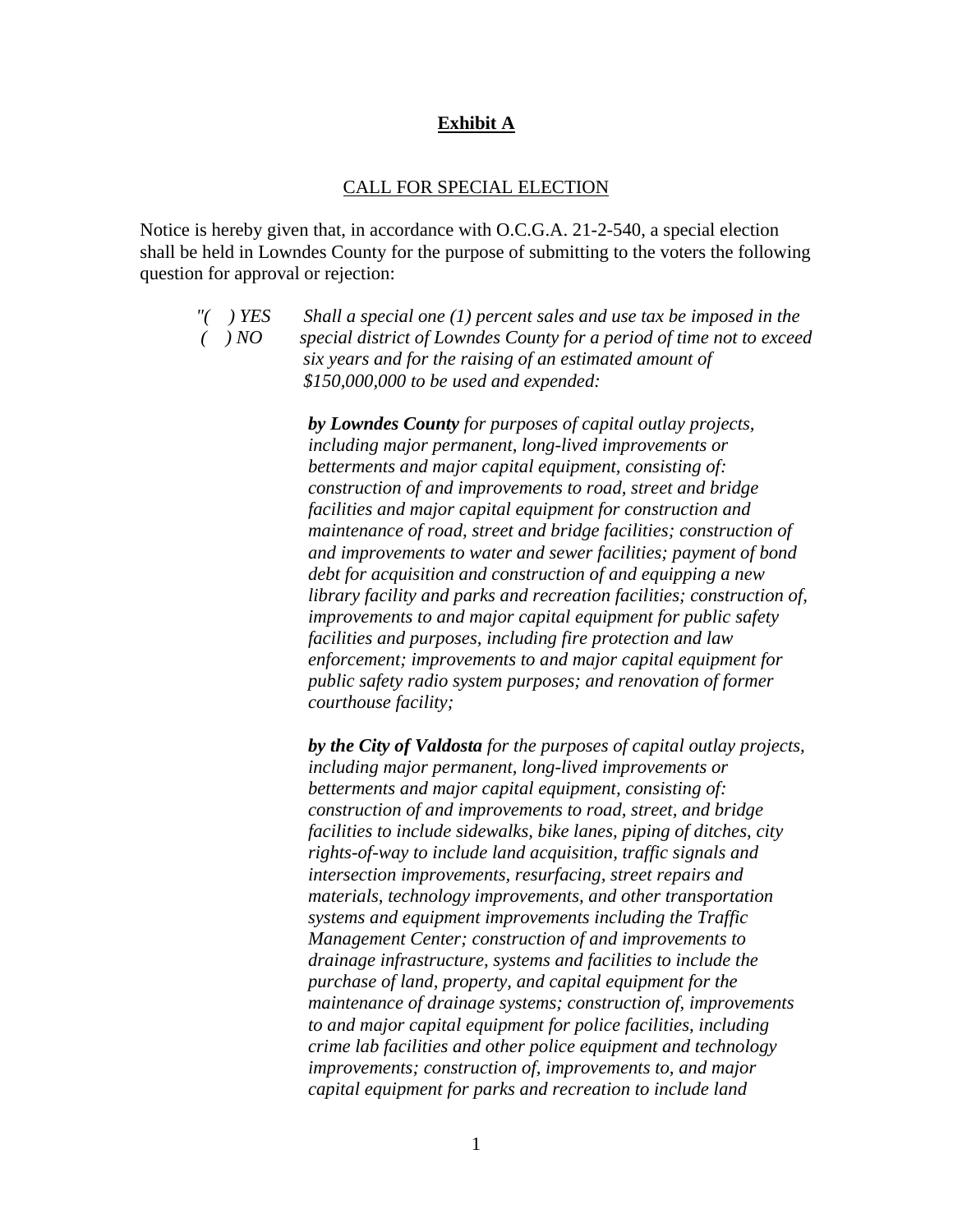*acquisition, facility improvements and renovations; construction of, improvements to, and major capital equipment for firefighting, training, and fire station facilities to include land acquisition, renovations, additions, fire trucks, technology equipment and other capital equipment; land acquisition, site work, design, construction of and capital equipment to include furnishings for a municipal auditorium facility and improvements to administrative facilities; construction of and improvements to water and sewer facilities to include equipment, land acquisition, and construction of water and wastewater facilities, plants, infrastructure, materials and capital equipment; construction of, improvements to, and major capital equipment for public works facilities, including sanitation vehicles and other public works vehicles; major repairs, renovations, and capital equipment for administrative buildings, including computer hardware and software; acquisition of and improvements to capital equipment for a public safety radio system; payment of existing bond debt and/or loan obligations for water and wastewater improvements and capital expenditures; and purchase of property, land and streetscape improvements, design, and construction of capital improvements projects as identified in the downtown Valdosta strategic master plan;* 

*by the City of Hahira for purposes of capital outlay projects, including major permanent, long-lived improvements or betterments and major capital equipment, consisting of: construction of, improvements to, and major capital equipment for road, street and bridge facilities, sidewalks, bicycle/cart paths and trails, including acquisition of rights of way, improvement of surface-water drainage, widening, resurfacing, leveling and other repairs for preservation of road, street and bridge facilities; construction of, improvements to, and major capital equipment for water and sewer facilities; construction of, improvements to, and major capital equipment for public safety facilities, including police and firefighting and rescue equipment, computer equipment, communications equipment, police and fire department vehicles, and acquisition of property; construction of, improvements to, and major capital equipment for administrative facilities, including city hall, computer equipment and technology upgrades; and construction of, improvements to, and capital equipment for city parks and recreation facilities, including acquisition of property and construction of parks;* 

*by the City of Remerton for purposes of capital outlay projects, including major permanent, long-lived improvements or betterments and major capital equipment, consisting of: construction of and improvements to road, street and bridge facilities, and acquisition of capital equipment; construction of and*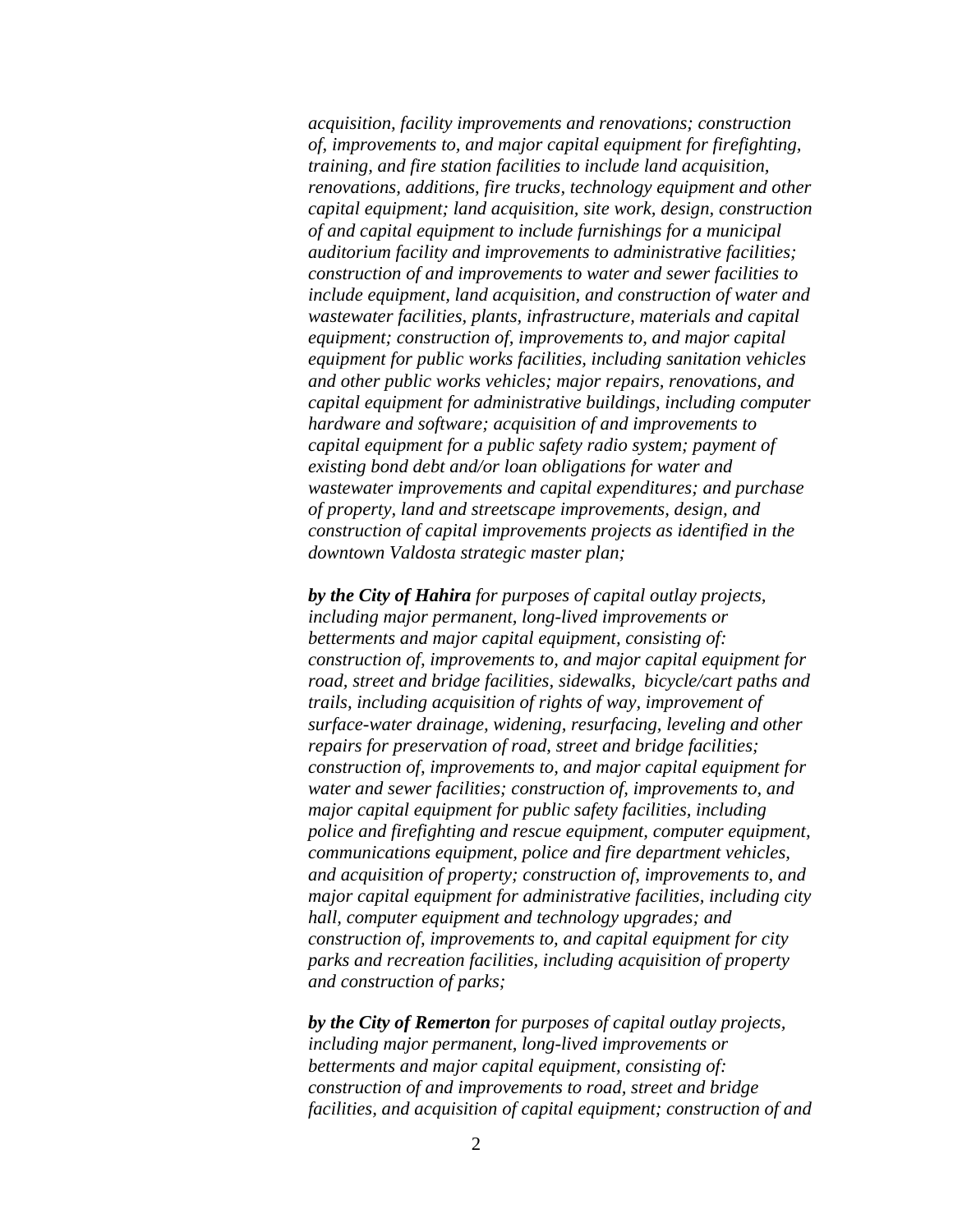*improvements to water and sewer facilities, including, but not limited to acquisition of capital equipment and payment for services rendered in connection therewith; purchase of capital equipment for public safety and firefighting including, but not limited to public safety vehicles; and construction of, improvements and/or renovations to, or purchase of property for municipal facilities, and purchase of furniture, fixtures, and equipment related thereto;* 

*by the City of Dasher for purposes of capital outlay projects, including major permanent, long-lived improvements or betterments and major capital equipment, consisting of: construction of and improvements to parks and recreation facilities including land development, capital equipment and infrastructure; construction of and improvements to community culture, history, Museum and Library; development of plans, construction and improvements to sewage and/or water distribution systems for the City of Dasher; and construction of and improvements to streets, roads and bridges;* 

*by the City of Lake Park for purposes of capital outlay projects, including major permanent, long-lived improvements or betterments and major capital equipment, consisting of: construction of and improvements to road, street and bridge facilities, sidewalks, bicycle/cart paths and trails, including acquisition of rights of way, improvement of surface-water drainage, widening, resurfacing, leveling and other repairs for preservation of road, street and bridge facilities; construction of and improvements to water and sewer facilities; construction of and major capital equipment for public work facilities, including maintenance building facilities, service vehicles and maintenance equipment and acquisition of property for construction of a maintenance building; improvements to and major capital equipment for public safety facilities, including police and firefighting and rescue equipment, computer equipment, communications equipment, and police and fire department vehicles; improvements to and major capital equipment for administrative facilities, including improvements to city hall, computer equipment and technology upgrades; and improvements to and capital equipment for city parks and recreation facilities, including acquisition of property, construction of parks and renovation and restoration of civic center and other historic structures.*